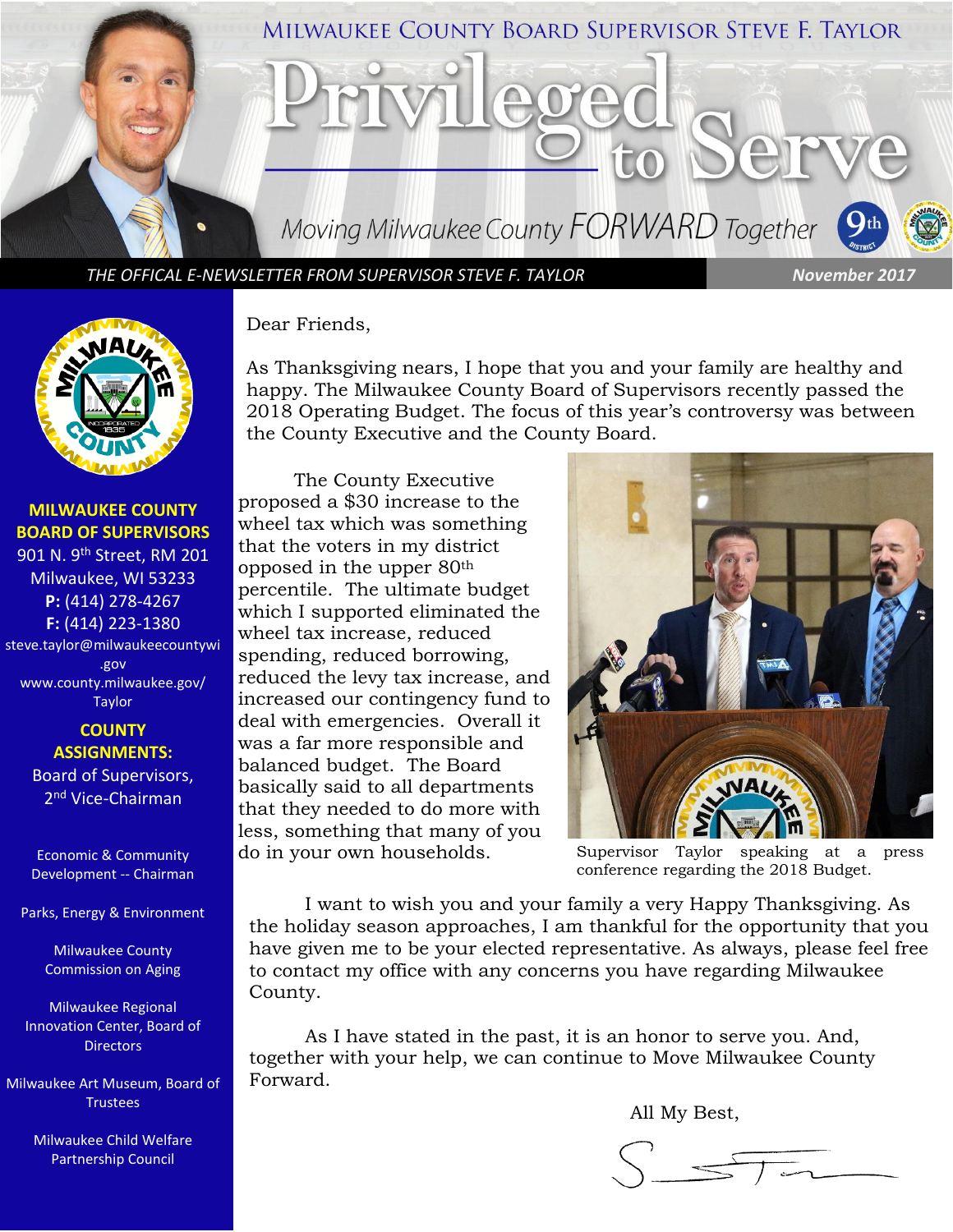# **2018 MILWAUKEE COUNTY BUDGET RECAP**

The Milwaukee County Board of Supervisors adopted the 2018 Milwaukee County budget on Monday, November 6th. County Executive Chris Abele's initial proposed budget reignited last year's debate over the wheel tax as he proposed a \$30 increase to raise the already existing wheel tax to a total of \$60; this was ultimately rejected by the County Board. Instead, the adopted budget chose not to rely on the income from a non-existent \$60 wheel tax and instead was based in reality: the onus was put on each individual department to tighten up their operations in order to reduce spending. Departments were asked to look closely at themselves and trim expenses by 0.75% each, thus contributing the \$16 million that needed to be saved in order to account for the \$14.7 million in forecast revenue that was irresponsibly based on a \$60 dollar wheel tax without any other proposed alternatives.

The final approved and balanced budget for 2018 totaled \$1.15 billion, an increase of about \$42.6 million from last year's. Furthermore, the 2018 property tax levy was set at \$292.8 million which means that most homeowners will not pay more property taxes to the county. (Please note that both graphics below are based on data from the County Executive's initially proposed budget and do not reflect the final budget adopted on November 6th, 2017.)



*THE OFFICAL E-NEWSLETTER FROM SUPERVISOR STEVE F. TAYLOR* **P a g e | 2**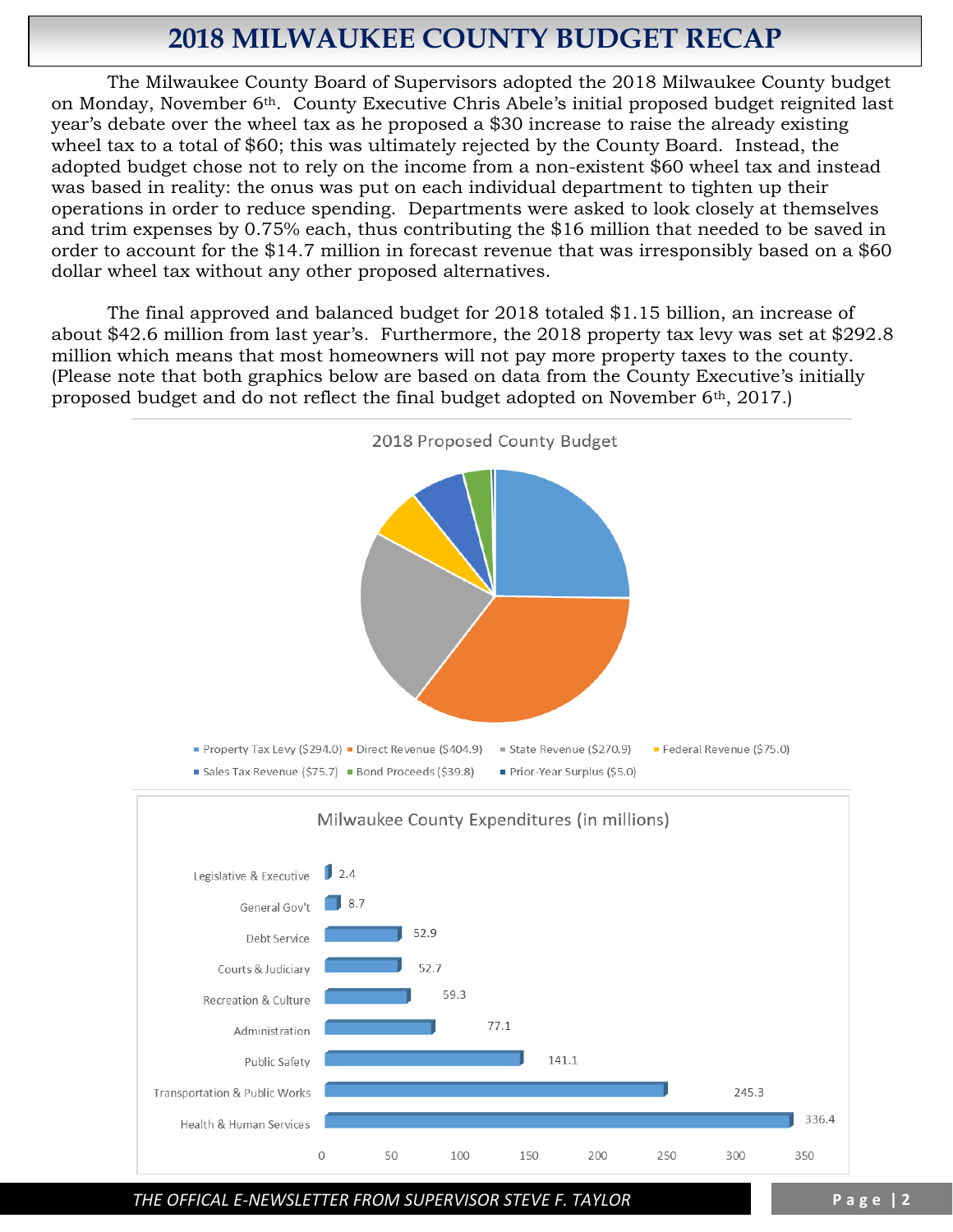# **DEPARTMENT ON AGING**

Supervisor Taylor cosponsored an amendment in the face of the County Executive's initial recommended budget which called for \$200,000 worth of cuts to the Department on Aging and its senior centers. The Milwaukee County Board unanimously adopted (18-0) the amendment and in response, Supervisor Taylor issued the following statement:

*"I support Milwaukee County tightening its belt, but not at the expense of our seniors. Restoring funding that the County Executive proposed to cut from the Department on Aging's budget allows us to look at the feasibility of providing crucial services in more efficient manners, either by working with other*



Supervisor Taylor speaking at the County Board of Supervisors budget adoption meeting.

alternative," said Supervisor Taylor who currently serves as a member on the County's Commission *on Aging.*

Supervisor Taylor specifically wants to thank Department on Aging Director of Administration Jon Janowski who he worked with closely while crafting this amendment. In the end, it not only helped to prevent cuts but it also directed that any plan or contract for senior center programming must require that senior centers are open five days a week, 52 weeks a year.

## **JERRY SCHAEFER RETIREMENT**



On November 1st, Franklin's very own Jerry Schaefer stepped down from his post as the city's Superintendent of the Department of Public Works. Jerry was first hired by the city of Franklin on February 1st, 1975 as a truck driver for the Department of Public Works (DPW). As time went by, Jerry's hard work led to promotions, first to Heavy Equipment Operator in 1979 and then to the DPW's Superintendent in 1988. Ever since then, Jerry has demonstrated his dedication and commitment to his position by always working hard to ensure the health, safety, and welfare of the people of Franklin. As superintendent, Jerry oversaw the DPW which is in charge of maintaining 166 miles of Franklin city streets, 18 miles of sidewalk, 15 parks, 9,300 curbside trees, 90+ miles of storm sewers, 3,300 catch basins and manholes, 150 vehicles, public lands, and 5 Highway Department buildings. Congratulations on a much-deserved retirement, Jerry; enjoy this newfound time off and relax!

# **LEGISLATIVE ROUNDUP**

The County Board met for its regularly scheduled meeting on Thursday, November 2nd and proceeded to meet again on Monday, November 6th, for the adoption of the 2018 Budget.

The next meeting of the Milwaukee County Board of Supervisors will be held on Thursday, December 14th in Courthouse Room 200. To view the votes on all actions taken by the County Board and its committees, please visit the [Milwaukee County Legislative Information Center.](http://milwaukeecounty.legistar.com/Calendar.aspx) 

*THE OFFICAL E-NEWSLETTER FROM SUPERVISOR STEVE F. TAYLOR* **P a g e | 3**